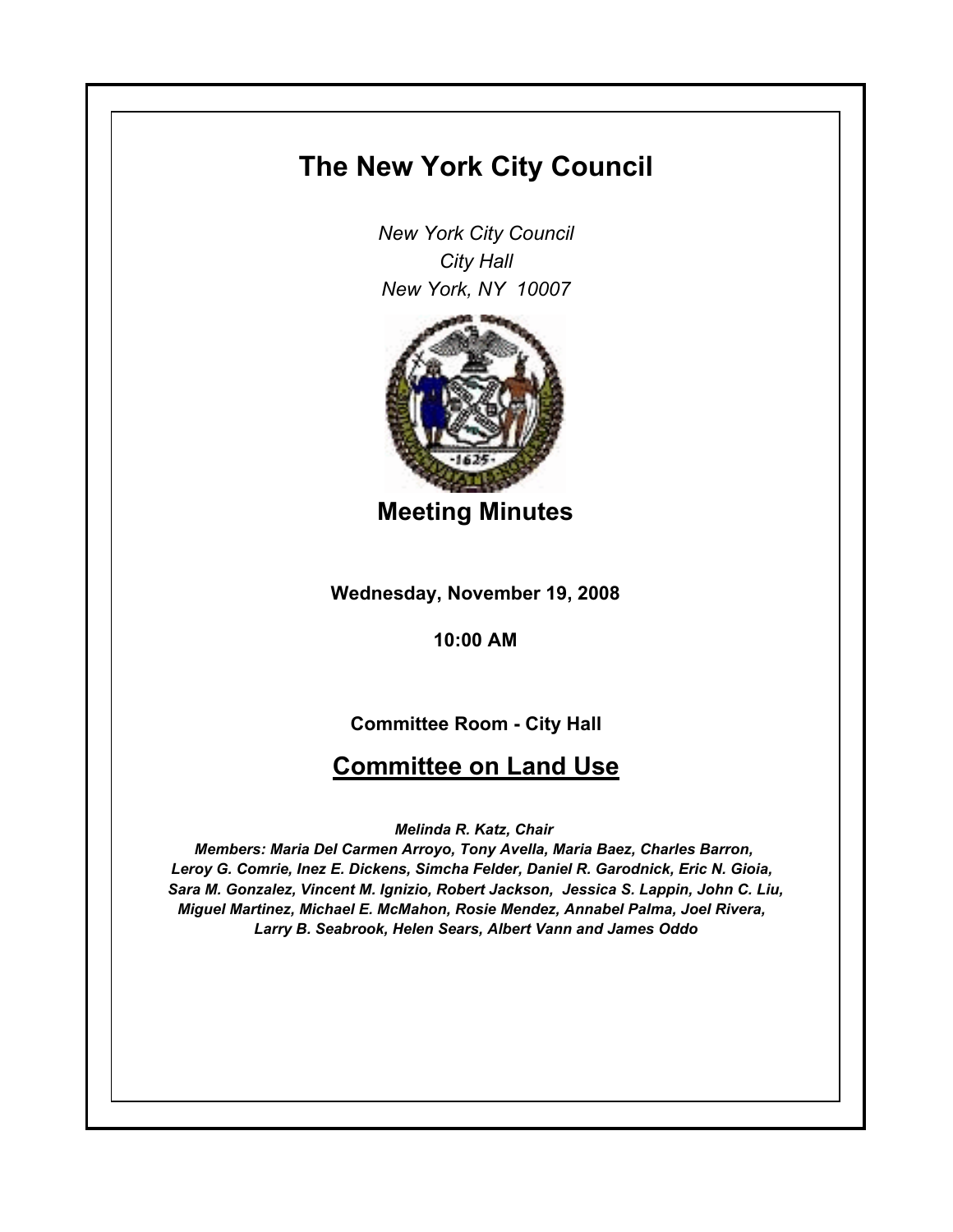Roll Call

**Present,**

Katz, Arroyo, Avella, Baez, Barron, Comrie Jr., Dickens, Felder, Garodnick, Gioia, Gonzalez, Ignizio, Lappin, Liu, Martinez, Mendez, Oddo, Palma, Rivera, Sears and Vann

#### **Absent,**

Jackson, McMahon and Seabrook *Other Council Members Attending: Brewer*

**LU 0853-2008 Application no. 20095004 HAK, an Urban Development Action Area Project, located at 38 Martense Street, Council District no. 40, Borough of Brooklyn. This matter is subject to Council review and action pursuant to Article 16 of the New York General Municipal Law, at the request of the New York City Department of Housing Preservation and Development.**

> *Attachments:* Hearing Transcript - Planning 7/21/08, Hearing Transcript - Planning 9/2/08, Hearing Testimony - 9/2/08, Hearing Transcript - Planning 9/16/08, Press Advisory, Hearing Transcript - Planning 10/7/08, Hearing Transcript - Planning 10/17/08, Hearing Testimony - Planning 10/17/08, Hearing Transcript - Planning 10/20/08, Hearing Transcript - Planning 11/17/08, Hearing Transcript - Planning 11/19/08, Hearing Transcript - Land Use 11/19/08

#### **This Land Use Application was Hearing Held by Committee**

*Attachments:* Hearing Transcript - Planning 7/21/08, Hearing Transcript - Planning 9/2/08, Hearing Testimony - 9/2/08, Hearing Transcript - Planning 9/16/08, Press Advisory, Hearing Transcript - Planning 10/7/08, Hearing Transcript - Planning 10/17/08, Hearing Testimony - Planning 10/17/08, Hearing Transcript - Planning 10/20/08, Hearing Transcript - Planning 11/17/08, Hearing Transcript - Planning 11/19/08, Hearing Transcript - Land Use 11/19/08

## **A motion was made that this Land Use Application be Approved by Committee with Companion Resolution approved by Roll Call.**

#### **Affirmative,** 21 -

Katz, Arroyo, Avella, Baez, Barron, Comrie Jr., Dickens, Felder, Garodnick, Gioia, Gonzalez, Ignizio, Lappin, Liu, Martinez, Mendez, Oddo, Palma, Rivera, Sears and Vann

## **Absent,** 3 -

Jackson, McMahon and Seabrook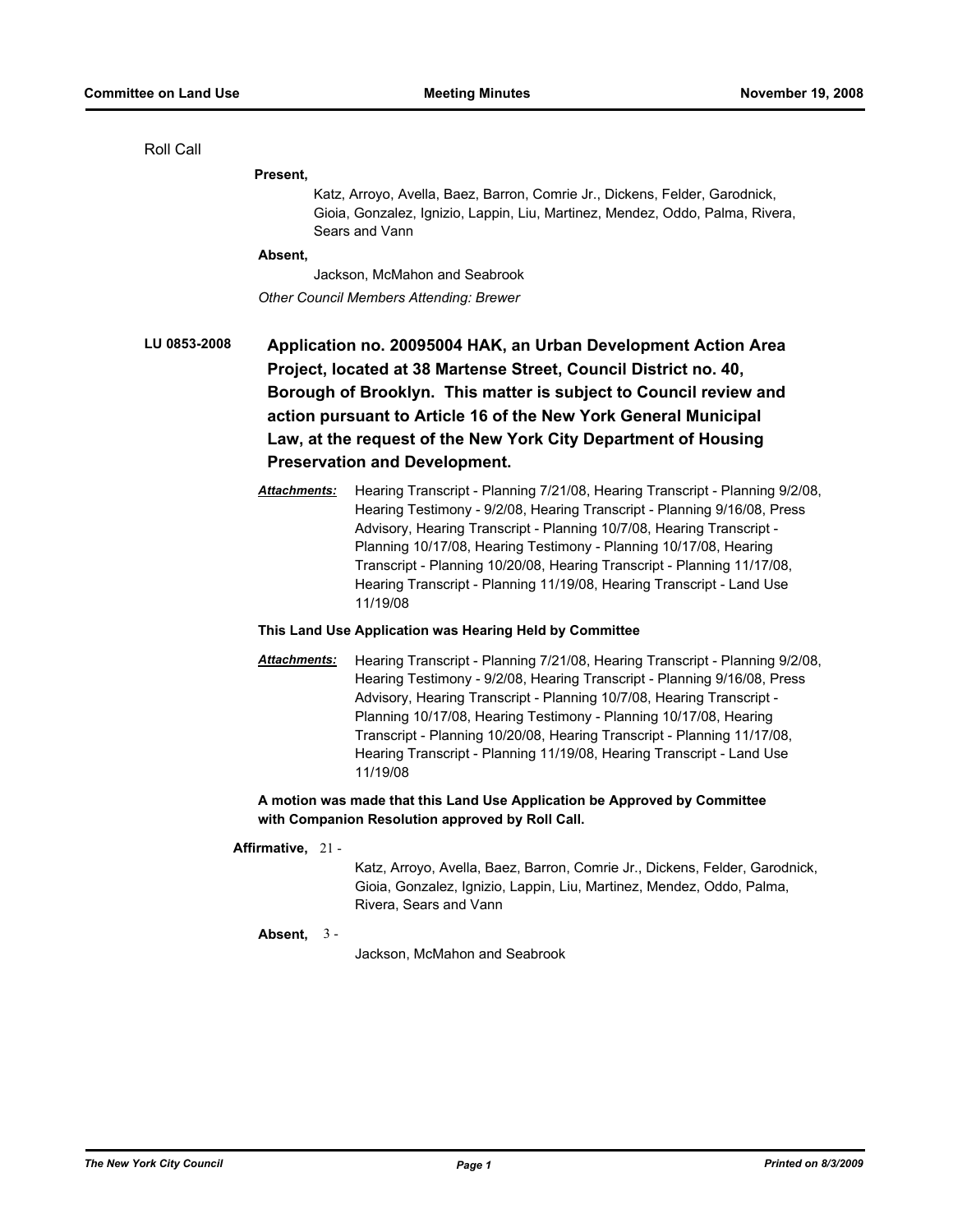- **LU 0854-2008 Application no. 20095005 HAK, an Urban Development Action Area Project, located at 72, 74 Lott Street, Council District no. 40, Borough of Brooklyn. This matter is subject to Council review and action pursuant to Article 16 of the New York General Municipal Law, at the request of the New York City Department of Housing Preservation and Development.**
	- *Attachments:* Hearing Transcript Planning 7/21/08, Hearing Transcript Planning 9/2/08, Hearing Testimony - 9/2/08, Hearing Transcript - Planning 9/16/08, Press Advisory, Hearing Transcript - Planning 10/7/08, Hearing Transcript - Planning 10/17/08, Hearing Testimony - Planning 10/17/08, Hearing Transcript - Planning 10/20/08, Hearing Transcript - Planning 11/17/08, Hearing Transcript - Planning 11/19/08, Hearing Transcript - Land Use 11/19/08

#### **This Land Use Application was Hearing Held by Committee**

*Attachments:* Hearing Transcript - Planning 7/21/08, Hearing Transcript - Planning 9/2/08, Hearing Testimony - 9/2/08, Hearing Transcript - Planning 9/16/08, Press Advisory, Hearing Transcript - Planning 10/7/08, Hearing Transcript - Planning 10/17/08, Hearing Testimony - Planning 10/17/08, Hearing Transcript - Planning 10/20/08, Hearing Transcript - Planning 11/17/08, Hearing Transcript - Planning 11/19/08, Hearing Transcript - Land Use 11/19/08

## **A motion was made that this Land Use Application be Approved by Committee with Companion Resolution approved by Roll Call.**

## **Affirmative,** 21 -

Katz, Arroyo, Avella, Baez, Barron, Comrie Jr., Dickens, Felder, Garodnick, Gioia, Gonzalez, Ignizio, Lappin, Liu, Martinez, Mendez, Oddo, Palma, Rivera, Sears and Vann

## **Absent,** 3 -

Jackson, McMahon and Seabrook

- **LU 0855-2008 Application no. 20095007 HAQ, an Urban Development Action Area Project, located at 39-22 29th Street, Council District no. 26, Borough of Queens. This matter is subject to Council review and action pursuant to Article 16 of the New York General Municipal Law, at the request of the New York City Department of Housing Preservation and Development**
	- *Attachments:* Hearing Transcript Planning 7/21/08, Hearing Transcript Planning 9/2/08, Hearing Testimony - 9/2/08, Hearing Transcript - Planning 9/16/08, Press Advisory, Hearing Transcript - Planning 10/7/08, Hearing Transcript - Planning 10/17/08, Hearing Testimony - Planning 10/17/08, Hearing Transcript - Planning 10/20/08, Hearing Transcript - Planning 11/17/08, Hearing Transcript - Planning 11/19/08, Hearing Transcript - Land Use 11/19/08

### **This Land Use Application was Hearing Held by Committee**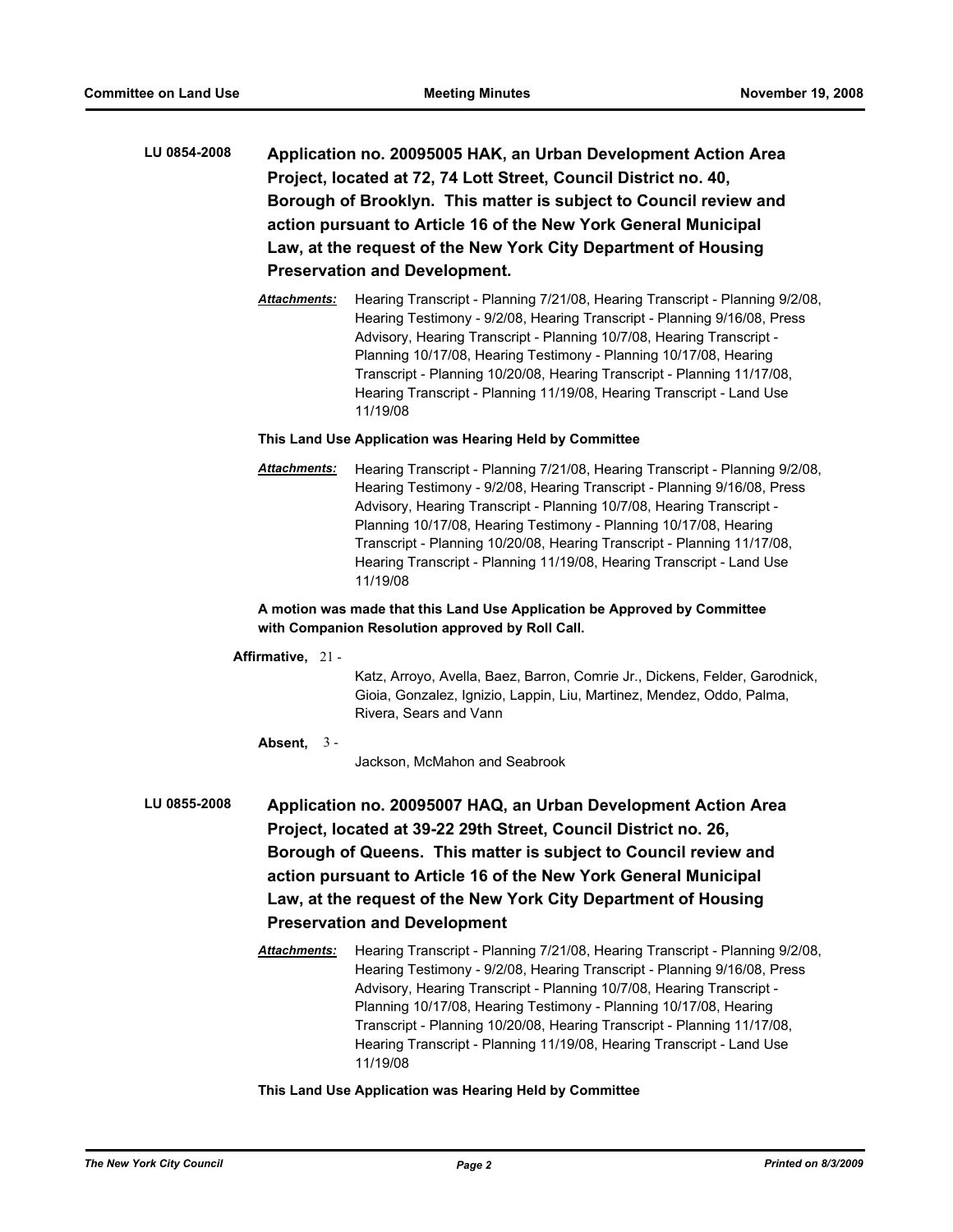*Attachments:* Hearing Transcript - Planning 7/21/08, Hearing Transcript - Planning 9/2/08, Hearing Testimony - 9/2/08, Hearing Transcript - Planning 9/16/08, Press Advisory, Hearing Transcript - Planning 10/7/08, Hearing Transcript - Planning 10/17/08, Hearing Testimony - Planning 10/17/08, Hearing Transcript - Planning 10/20/08, Hearing Transcript - Planning 11/17/08, Hearing Transcript - Planning 11/19/08, Hearing Transcript - Land Use 11/19/08

**A motion was made that this Land Use Application be Approved by Committee with Companion Resolution approved by Roll Call.**

**Affirmative,** 21 -

Katz, Arroyo, Avella, Baez, Barron, Comrie Jr., Dickens, Felder, Garodnick, Gioia, Gonzalez, Ignizio, Lappin, Liu, Martinez, Mendez, Oddo, Palma, Rivera, Sears and Vann

**Absent,** 3 -

Jackson, McMahon and Seabrook

**LU 0919-2008 Uniform land use review procedure application no. C 080400 ZSM, pursuant to §197-c and §197-d of the Charter of the City of New York concerning a special permit pursuant to Section 78-312(d) of the Zoning Resolution in the Borough of Manhattan, Council District no. 6 to facilitate the development of two residential buildings. This application is subject to review and action by the Land Use Committee only if appealed to the Council pursuant to §197-d (b)(2) of the Charter or called up by vote of the Council pursuant to §197-d (b)(3) of the Charter.**

- *Attachments:* Hearing Transcript Planning 11/17/08, Hearing Transcript Planning 11/19/08, Hearing Transcript - Land Use 11/19/08
- **This Land Use Application was Hearing Held by Committee**
- *Attachments:* Hearing Transcript Planning 11/17/08, Hearing Transcript Planning 11/19/08, Hearing Transcript - Land Use 11/19/08

**A motion was made that this Land Use Application be Approved by Committee with Companion Resolution approved by Roll Call.**

**Affirmative,** 15 -

Katz, Arroyo, Avella, Baez, Comrie Jr., Dickens, Felder, Garodnick, Gonzalez, Ignizio, Liu, Mendez, Oddo, Palma and Rivera

**Absent,** 3 -

Jackson, McMahon and Seabrook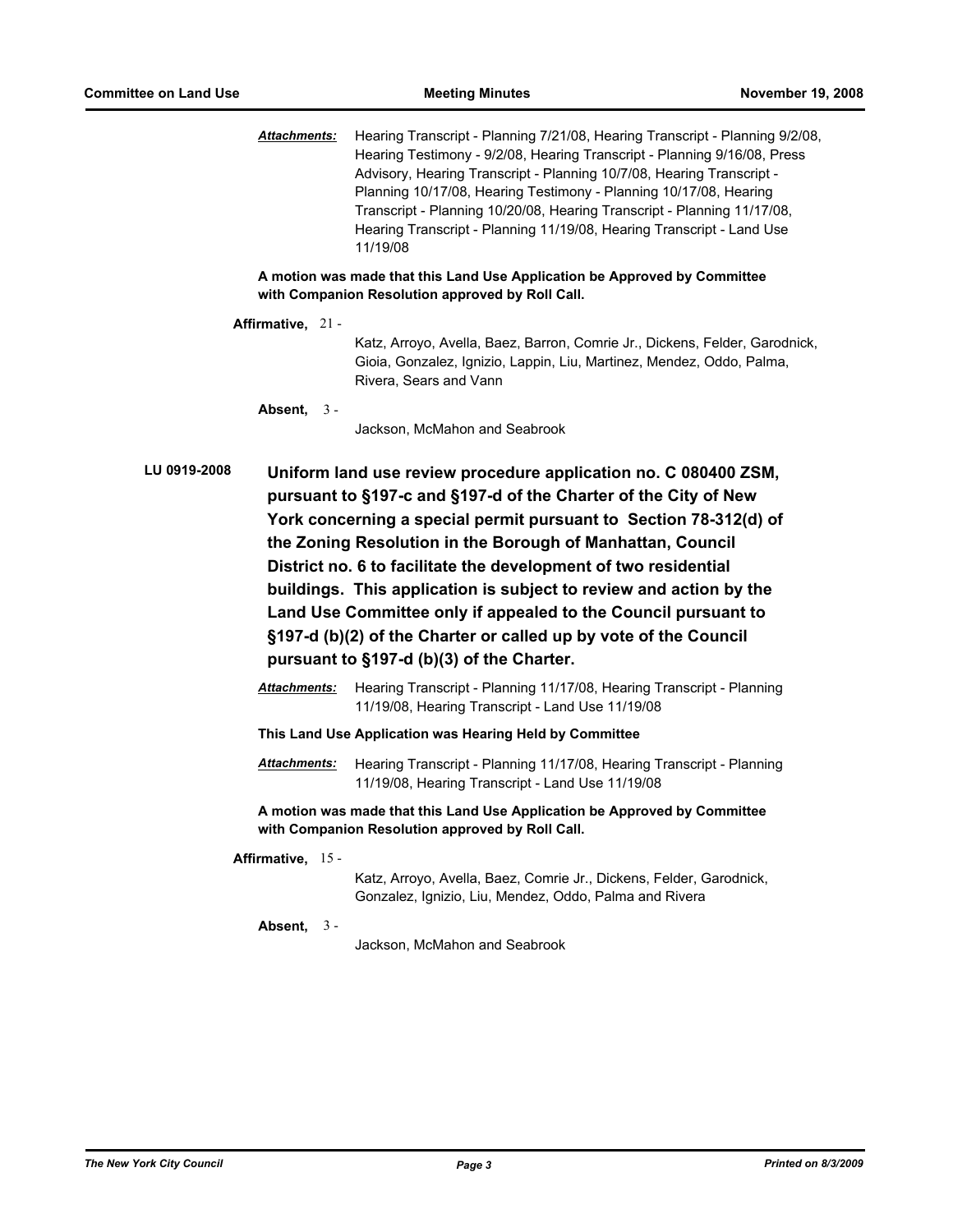- **LU 0920-2008 Uniform land use review procedure application no. C 080401 ZSM, pursuant to §197-c and §197-d of the Charter of the City of New York concerning a special permit pursuant to Section 74-681(a)(1) of the Zoning Resolution in the Borough of Manhattan, Council District no. 6 to facilitate the development of two residential buildings.. This application is subject to review and action by the Land Use Committee only if appealed to the Council pursuant to §197-d (b)(2) of the Charter or called up by vote of the Council pursuant to §197-d (b)(3) of the Charter.**
	- *Attachments:* Hearing Transcript Planning 11/17/08, Hearing Transcript Planning 11/19/08, Hearing Transcript - Land Use 11/19/08
	- **This Land Use Application was Hearing Held by Committee**
	- *Attachments:* Hearing Transcript Planning 11/17/08, Hearing Transcript Planning 11/19/08, Hearing Transcript - Land Use 11/19/08

**A motion was made that this Land Use Application be Approved by Committee with Companion Resolution approved by Roll Call.**

**Affirmative,** 15 -

Katz, Arroyo, Avella, Baez, Comrie Jr., Dickens, Felder, Garodnick, Gonzalez, Ignizio, Liu, Mendez, Oddo, Palma and Rivera

**Absent,** 3 -

Jackson, McMahon and Seabrook

- **LU 0921-2008 Application no. C 080281 ZSM submitted by the New York City Department of Sanitation pursuant to Sections 197-c and 201 of the New York City Charter for the grant of a special permit pursuant to Section 74-743 (a) (2) of the Zoning Resolution to modify the requirements of Section 43-40 and Section 43-20 to allow a proposed parking garage at 500 Washington Street (Block 596, Lot 50). This application is subject to review and action by the Land Use Committee only if appealed to the Council pursuant to §197-d (b)(2) of the Charter or called up by vote of the Council pursuant to §197-d (b)(3) of the Charter.**
	- *Attachments:* Hearing Testimony Landmarks 11/14/08, Hearing Transcript Landmarks 11/14/08, Hearing Transcript - Landmarks 11/19/08, Hearing Transcript - Land Use 11/19/08

**This Land Use Application was Hearing Held by Committee**

*Attachments:* Hearing Testimony - Landmarks 11/14/08, Hearing Transcript - Landmarks 11/14/08, Hearing Transcript - Landmarks 11/19/08, Hearing Transcript - Land Use 11/19/08

**A motion was made that this Land Use Application be Approved by Committee with Companion Resolution approved by Roll Call.**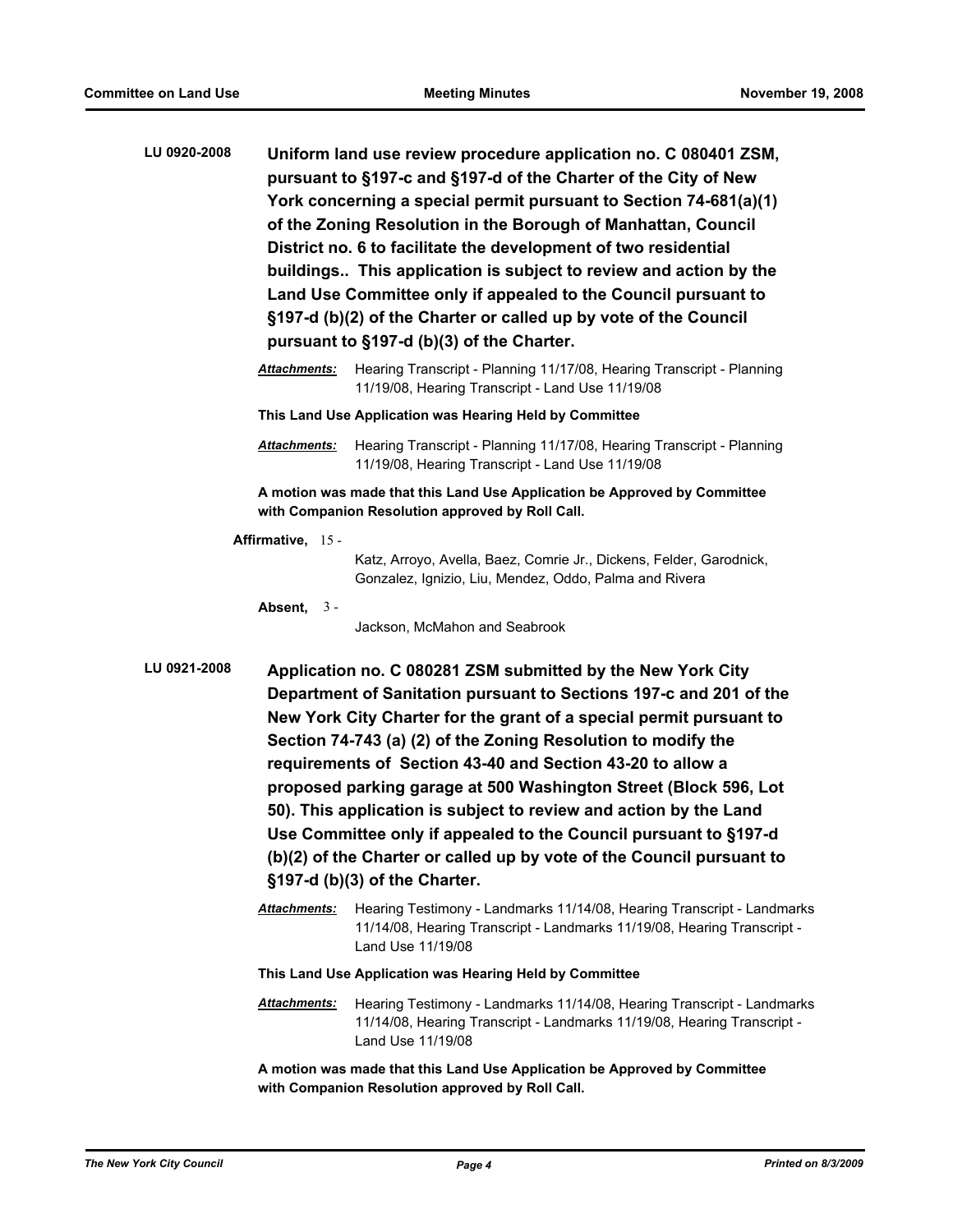| Affirmative, 20 -                                                                                                                                                                                                        |                     |                                                                                                                                                                                                                                                                               |  |  |  |
|--------------------------------------------------------------------------------------------------------------------------------------------------------------------------------------------------------------------------|---------------------|-------------------------------------------------------------------------------------------------------------------------------------------------------------------------------------------------------------------------------------------------------------------------------|--|--|--|
|                                                                                                                                                                                                                          |                     | Katz, Arroyo, Avella, Baez, Comrie Jr., Dickens, Felder, Garodnick, Gioia,<br>Gonzalez, Ignizio, Lappin, Liu, Martinez, Mendez, Oddo, Palma, Rivera,<br>Sears and Vann                                                                                                        |  |  |  |
| Negative, $1 -$                                                                                                                                                                                                          |                     |                                                                                                                                                                                                                                                                               |  |  |  |
|                                                                                                                                                                                                                          |                     | Barron                                                                                                                                                                                                                                                                        |  |  |  |
|                                                                                                                                                                                                                          | Absent, $3 -$       |                                                                                                                                                                                                                                                                               |  |  |  |
|                                                                                                                                                                                                                          |                     | Jackson, McMahon and Seabrook                                                                                                                                                                                                                                                 |  |  |  |
| <b>LU 0922-2008</b>                                                                                                                                                                                                      |                     | Application no. N 090031 ZRM submitted by the Department of City<br>Planning pursuant to Section 201 of the New York City Charter, for<br>amendment of the Zoning Resolution of the City of New York,<br>concerning Article IX, Chapter 7 (Special 125th Street District), to |  |  |  |
| modify height and bulk regulations within the C4-7 zoned portion of<br>the Core Subdistrict.                                                                                                                             |                     |                                                                                                                                                                                                                                                                               |  |  |  |
|                                                                                                                                                                                                                          | <u>Attachments:</u> | Hearing Testimony - Zoning 11/17/08, Hearing Transcript - Zoning 11/17/08,<br>Hearing Transcript - Zoning 11/19/08, Hearing Transcript - Land Use<br>11/19/08                                                                                                                 |  |  |  |
| This Land Use Application was Hearing Held by Committee                                                                                                                                                                  |                     |                                                                                                                                                                                                                                                                               |  |  |  |
|                                                                                                                                                                                                                          | Attachments:        | Hearing Testimony - Zoning 11/17/08, Hearing Transcript - Zoning 11/17/08,<br>Hearing Transcript - Zoning 11/19/08, Hearing Transcript - Land Use<br>11/19/08                                                                                                                 |  |  |  |
| A motion was made that this Land Use Application be Approved by Committee<br>with Companion Resolution approved by Roll Call.                                                                                            |                     |                                                                                                                                                                                                                                                                               |  |  |  |
| Affirmative, 21 -                                                                                                                                                                                                        |                     |                                                                                                                                                                                                                                                                               |  |  |  |
|                                                                                                                                                                                                                          |                     | Katz, Arroyo, Avella, Baez, Barron, Comrie Jr., Dickens, Felder, Garodnick,<br>Gioia, Gonzalez, Ignizio, Lappin, Liu, Martinez, Mendez, Oddo, Palma,<br>Rivera, Sears and Vann                                                                                                |  |  |  |
|                                                                                                                                                                                                                          | Absent, $3 -$       | Jackson, McMahon and Seabrook                                                                                                                                                                                                                                                 |  |  |  |
| LU 0923-2008<br>Application no. C 080397 (A) ZMM submitted by the Department of<br>City Planning pursuant to Sections 197-c and 201 of the New York<br>City Charter for an amendment of the Zoning Map, Section No. 12c. |                     |                                                                                                                                                                                                                                                                               |  |  |  |
|                                                                                                                                                                                                                          | Attachments:        | Hearing Testimony - Zoning 11/12/08, Hearing Transcript - Zoning 11/12/08,<br>Hearing Transcript - Zoning 11/19/08, Hearing Transcript - Land Use<br>11/19/08                                                                                                                 |  |  |  |
|                                                                                                                                                                                                                          |                     | This Land Use Application was Hearing Held by Committee                                                                                                                                                                                                                       |  |  |  |
|                                                                                                                                                                                                                          | Attachments:        | Hearing Testimony - Zoning 11/12/08, Hearing Transcript - Zoning 11/12/08,<br>Hearing Transcript - Zoning 11/19/08, Hearing Transcript - Land Use<br>11/19/08                                                                                                                 |  |  |  |
|                                                                                                                                                                                                                          |                     | A motion was made that this Land Use Application be Approved by Committee                                                                                                                                                                                                     |  |  |  |

**with Companion Resolution approved by Roll Call.**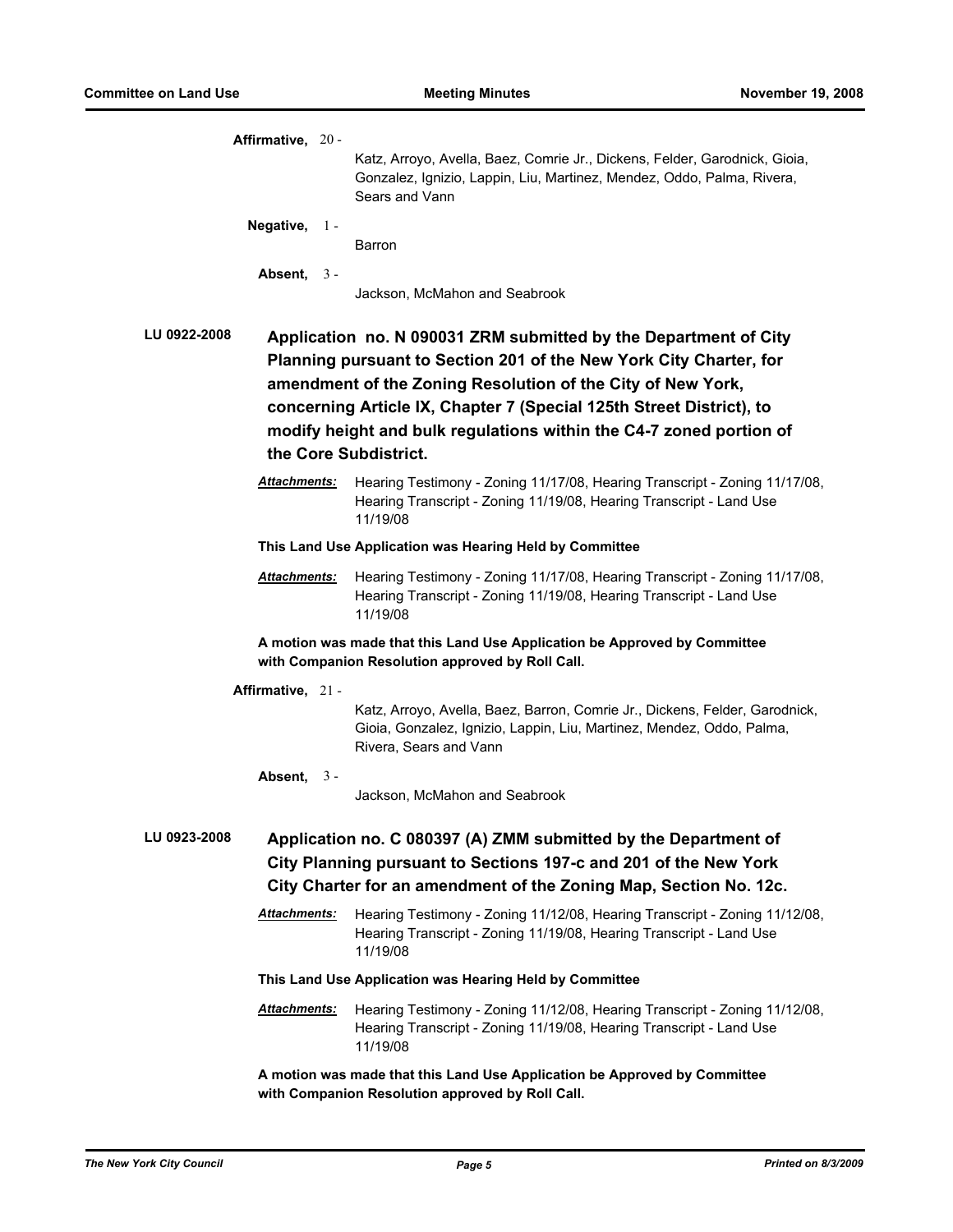|              | Affirmative, 21 -   |                                                                                                                                                                                                                                                                                                                                                      |
|--------------|---------------------|------------------------------------------------------------------------------------------------------------------------------------------------------------------------------------------------------------------------------------------------------------------------------------------------------------------------------------------------------|
|              |                     | Katz, Arroyo, Avella, Baez, Barron, Comrie Jr., Dickens, Felder, Garodnick,<br>Gioia, Gonzalez, Ignizio, Lappin, Liu, Martinez, Mendez, Oddo, Palma,<br>Rivera, Sears and Vann                                                                                                                                                                       |
|              | Absent, $3 -$       |                                                                                                                                                                                                                                                                                                                                                      |
|              |                     | Jackson, McMahon and Seabrook                                                                                                                                                                                                                                                                                                                        |
| LU 0924-2008 |                     | Application no. N 080398 (A) ZRM submitted by the Department of<br>City Planning pursuant to Section 201 of the New York City Charter,<br>and proposed modification pursuant to Section 2-06 (c) (1) of the<br>Uniform Land Use Review Procedure, for amendment to the Zoning<br>Resolution of the City of New York concerning Article II, Chapter 3 |
|              | Attachments:        | Hearing Testimony - Zoning 11/12/08, Hearing Transcript - Zoning 11/12/08,<br>Hearing Transcript - Zoning 11/19/08, Hearing Transcript - Land Use<br>11/19/08                                                                                                                                                                                        |
|              |                     | This Land Use Application was Hearing Held by Committee                                                                                                                                                                                                                                                                                              |
|              | Attachments:        | Hearing Testimony - Zoning 11/12/08, Hearing Transcript - Zoning 11/12/08,<br>Hearing Transcript - Zoning 11/19/08, Hearing Transcript - Land Use<br>11/19/08                                                                                                                                                                                        |
|              |                     | A motion was made that this Land Use Application be Approved by Committee<br>with Companion Resolution approved by Roll Call.                                                                                                                                                                                                                        |
|              | Affirmative, 21 -   |                                                                                                                                                                                                                                                                                                                                                      |
|              |                     | Katz, Arroyo, Avella, Baez, Barron, Comrie Jr., Dickens, Felder, Garodnick,<br>Gioia, Gonzalez, Ignizio, Lappin, Liu, Martinez, Mendez, Oddo, Palma,<br>Rivera, Sears and Vann                                                                                                                                                                       |
|              | Absent,<br>$3 -$    | Jackson, McMahon and Seabrook                                                                                                                                                                                                                                                                                                                        |
| LU 0925-2008 |                     | Application no. C 080279 PSM, pursuant to §197-c of the New York<br>City Charter, for the site selection of property located at 553 Canal<br>Street/297 West Street (Block 595, Lot 87) for use as a salt storage.                                                                                                                                   |
|              | Attachments:        | Hearing Testimony - Landmarks 11/14/08, Hearing Transcript - Landmarks<br>11/14/08, Hearing Transcript - Landmarks 11/19/08, Hearing Transcript -<br>Land Use 11/19/08                                                                                                                                                                               |
|              |                     | This Land Use Application was Hearing Held by Committee                                                                                                                                                                                                                                                                                              |
|              | <u>Attachments:</u> | Hearing Testimony - Landmarks 11/14/08, Hearing Transcript - Landmarks<br>11/14/08, Hearing Transcript - Landmarks 11/19/08, Hearing Transcript -<br>Land Use 11/19/08                                                                                                                                                                               |
|              |                     | A motion was made that this Land Use Application be Approved by Committee<br>with Companion Resolution approved by Roll Call.                                                                                                                                                                                                                        |
|              | Affirmative, 20 -   |                                                                                                                                                                                                                                                                                                                                                      |
|              |                     | Katz, Arroyo, Avella, Baez, Comrie Jr., Dickens, Felder, Garodnick, Gioia,<br>Gonzalez, Ignizio, Lappin, Liu, Martinez, Mendez, Oddo, Palma, Rivera,<br>Sears and Vann                                                                                                                                                                               |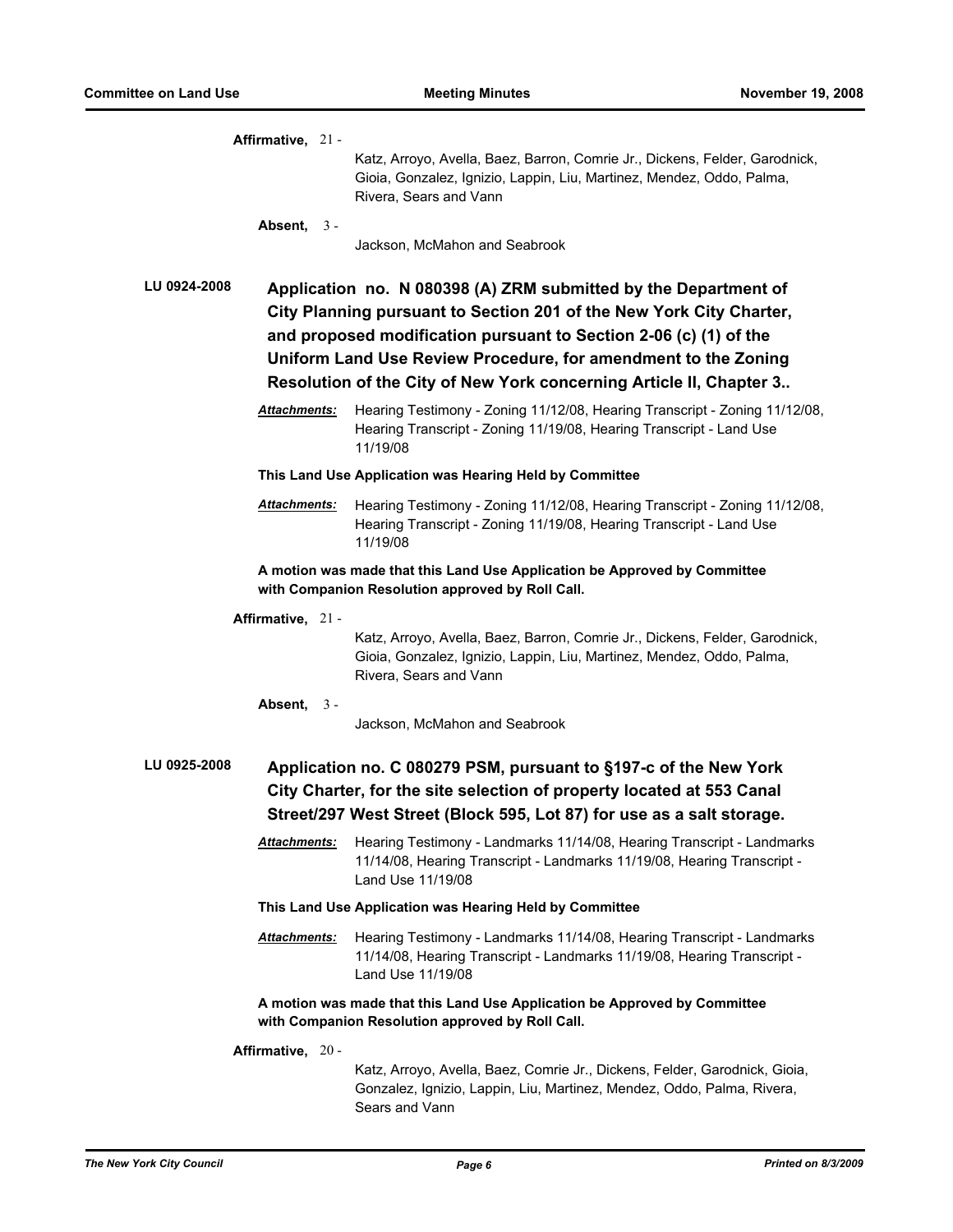|                                                                                                                               | Negative, $1 -$                                                                                                                                                                                                                                                                                                                                                                                                                                                                                                                                               |                                                         | Barron                                                                                                                                                                                                                                                                                                   |  |  |  |
|-------------------------------------------------------------------------------------------------------------------------------|---------------------------------------------------------------------------------------------------------------------------------------------------------------------------------------------------------------------------------------------------------------------------------------------------------------------------------------------------------------------------------------------------------------------------------------------------------------------------------------------------------------------------------------------------------------|---------------------------------------------------------|----------------------------------------------------------------------------------------------------------------------------------------------------------------------------------------------------------------------------------------------------------------------------------------------------------|--|--|--|
|                                                                                                                               | Absent, $3 -$                                                                                                                                                                                                                                                                                                                                                                                                                                                                                                                                                 |                                                         | Jackson, McMahon and Seabrook                                                                                                                                                                                                                                                                            |  |  |  |
| <b>LU 0926-2008</b>                                                                                                           |                                                                                                                                                                                                                                                                                                                                                                                                                                                                                                                                                               |                                                         | Application no. C 080280 PCM, pursuant to §197-c of the New York<br>City Charter, submitted by the Department of Sanitation and the<br>Department of citywide Administrative Services for the site<br>selection of property located at 500 Washington Street (Block 596,<br>Lot 50) for use as a garage. |  |  |  |
|                                                                                                                               | Attachments:                                                                                                                                                                                                                                                                                                                                                                                                                                                                                                                                                  |                                                         | Hearing Testimony - Landmarks 11/14/08, Hearing Transcript - Landmarks<br>11/14/08, Hearing Transcript - Landmarks 11/19/08, Hearing Transcript -<br>Land Use 11/19/08                                                                                                                                   |  |  |  |
|                                                                                                                               |                                                                                                                                                                                                                                                                                                                                                                                                                                                                                                                                                               | This Land Use Application was Hearing Held by Committee |                                                                                                                                                                                                                                                                                                          |  |  |  |
|                                                                                                                               | <b>Attachments:</b>                                                                                                                                                                                                                                                                                                                                                                                                                                                                                                                                           |                                                         | Hearing Testimony - Landmarks 11/14/08, Hearing Transcript - Landmarks<br>11/14/08, Hearing Transcript - Landmarks 11/19/08, Hearing Transcript -<br>Land Use 11/19/08                                                                                                                                   |  |  |  |
| A motion was made that this Land Use Application be Approved by Committee<br>with Companion Resolution approved by Roll Call. |                                                                                                                                                                                                                                                                                                                                                                                                                                                                                                                                                               |                                                         |                                                                                                                                                                                                                                                                                                          |  |  |  |
|                                                                                                                               | Affirmative, 20 -                                                                                                                                                                                                                                                                                                                                                                                                                                                                                                                                             |                                                         | Katz, Arroyo, Avella, Baez, Comrie Jr., Dickens, Felder, Garodnick, Gioia,<br>Gonzalez, Ignizio, Lappin, Liu, Martinez, Mendez, Oddo, Palma, Rivera,<br>Sears and Vann                                                                                                                                   |  |  |  |
|                                                                                                                               | Negative, $1 -$                                                                                                                                                                                                                                                                                                                                                                                                                                                                                                                                               |                                                         | Barron                                                                                                                                                                                                                                                                                                   |  |  |  |
|                                                                                                                               | Absent, $3 -$                                                                                                                                                                                                                                                                                                                                                                                                                                                                                                                                                 |                                                         | Jackson, McMahon and Seabrook                                                                                                                                                                                                                                                                            |  |  |  |
| LU 0927-2008                                                                                                                  | Application no. 20085680 TCM, pursuant to §20-226 of the<br>Administrative Code of the City of New York, concerning the<br>petition of 1373 1st Café Inc. d.b.a. Banshee Pub, to establish,<br>maintain and operate an unenclosed sidewalk café at 1373 First<br>Avenue, Borough of Manhattan, Council District no. 5. This<br>application is subject to review and action by the Land Use<br>Committee only if called-up by vote of the Council pursuant to Rule<br>11.20b of the Council and §20-226(g) of the New York City<br><b>Administrative Code.</b> |                                                         |                                                                                                                                                                                                                                                                                                          |  |  |  |
|                                                                                                                               | Attachments:                                                                                                                                                                                                                                                                                                                                                                                                                                                                                                                                                  |                                                         | Hearing Testimony - Zoning 11/17/08, Hearing Transcript - Zoning 11/17/08,<br>Hearing Transcript - Zoning 11/19/08, Hearing Transcript - Land Use<br>11/19/08                                                                                                                                            |  |  |  |
|                                                                                                                               |                                                                                                                                                                                                                                                                                                                                                                                                                                                                                                                                                               |                                                         | This Land Use Application was Hearing Held by Committee                                                                                                                                                                                                                                                  |  |  |  |